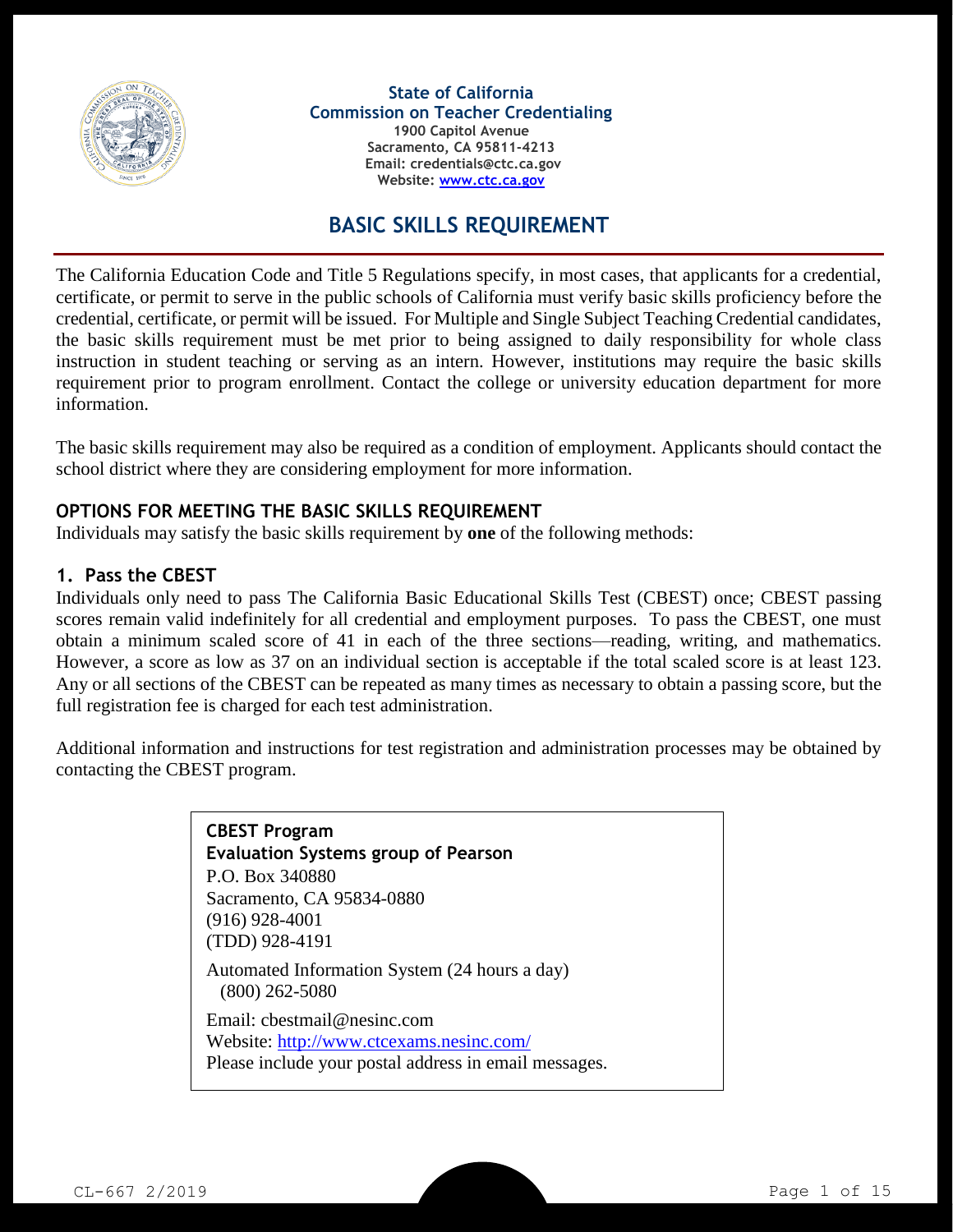# **2. Pass the CSET: Multiple Subjects Plus Writing Skills Examination**

The California Subject Examinations for Teachers (CSET): Multiple Subjects examination has been modified, adding an assessment of basic writing skills. Passage of the CSET: Writing Skills examination (test #142) can be added to passage of the CSET: Multiple Subjects Examination (subtests #101, 102, & 103) to meet the basic skills requirement. Passing exam scores used to meet the basic skills requirement only remain valid indefinitely. See [www.ctcexams.nesinc.com](http://www.ctcexams.nesinc.com/) for more information.

### **3. Pass the CSU Early Assessment Program or the CSU Placement Examinations**

Passing scores on the California State University (CSU) Early Assessment Program (EAP) (English and Mathematics sections) or the CSU Placement Examinations (English Placement Test [EPT] and Entry Level Mathematics [ELM]) are sufficient to meet the basic skills requirement. See [Coded Correspondence 09-03](http://www.ctc.ca.gov/notices/coded/2009/0903.pdf) for additional information. Passing exam scores remain valid indefinitely for credential purposes. See Table 1 for passing scores.\*\*

| <b>CSU EAP Placement Tests (taken in Spring of 11<sup>th</sup> grade)</b> |                             |                             |  |  |  |  |
|---------------------------------------------------------------------------|-----------------------------|-----------------------------|--|--|--|--|
|                                                                           | Math<br><b>English</b>      |                             |  |  |  |  |
| <b>Early Assessment</b><br>Program (EAP)                                  | 'College Ready' or 'Exempt' | 'College Ready' or 'Exempt' |  |  |  |  |
| <b>CSU Placement Tests</b>                                                |                             |                             |  |  |  |  |
|                                                                           | Math                        | <b>English</b>              |  |  |  |  |
| <b>Entry Level Math</b><br>(ELM)                                          | $50*$                       |                             |  |  |  |  |
| <b>English Placement</b><br>Test (EPT)                                    |                             | 151                         |  |  |  |  |

### **Table 1**

*\* ELM tests taken prior to March 2002 required a minimum passing score of 550.*

*\*\* The English Placement Test (EPT) and Entry-Level Mathematics Exam (ELM) are no longer offered.*

### **4. Achieve Qualifying Score on the SAT or ACT**

[Coded Correspondence 15-03](http://www.ctc.ca.gov/notices/coded/2015/1503.pdf) explains that an individual having earned a score of 500 or higher on the Evidence-Based Reading and Writing Section\* of the SAT exam combined with a score of 550 or higher on the SAT Mathematics exam is determined to have met the basic skills requirement. An individual having earned a score of 22 or higher on the ACT English exam combined with a score of 23 or higher on the ACT Mathematics exam is determined to have met the basic skills requirement. See Table 2.

| I<br>Ð<br> |  |
|------------|--|
|------------|--|

| <b>Examination</b>       | Math | English* |
|--------------------------|------|----------|
| <b>College Board SAT</b> | 550  | 500      |
| (ACT)                    |      |          |

\* Evidence-Based Reading and Writing (previously Critical Reading or Verbal) section of the College Board SAT Reasoning Test.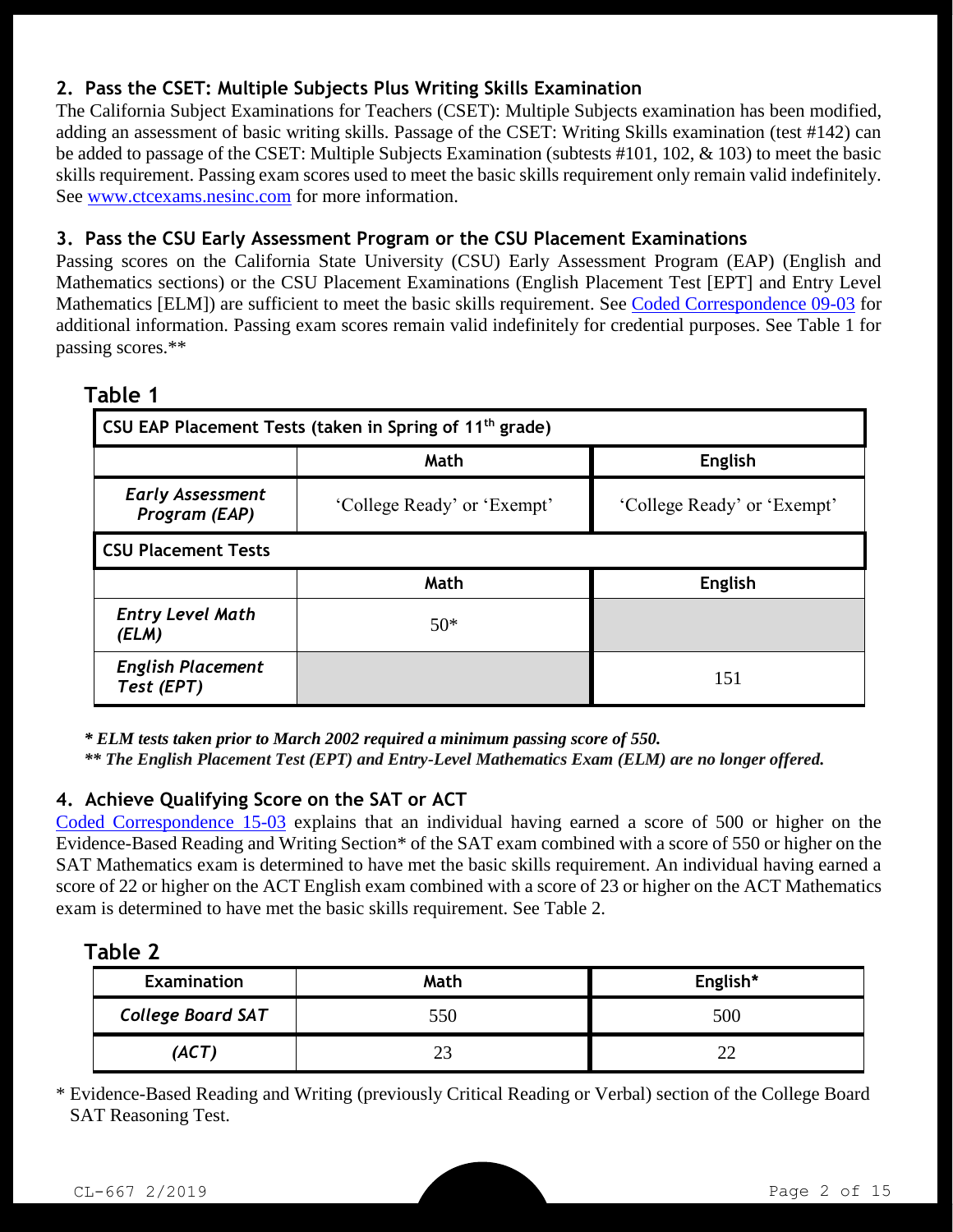## **5. College Board Advanced Placement (AP) Examinations**

As noted in [Coded Correspondence 15-03,](http://www.ctc.ca.gov/notices/coded/2015/1503.pdf) students who achieve a score of 3 or higher on the College Board AP English exam and AP Calculus or AP Statistics exam may also use these exam scores to meet the basic skills requirement. Table 3 shows how the scores may be applied.

## **Table 3**

| <b>Examination</b>                               | Math                                                     | <b>English</b>                                                                     |
|--------------------------------------------------|----------------------------------------------------------|------------------------------------------------------------------------------------|
| <b>College Board</b>                             | Score of 3 or above on one of the<br>following:          | Score of 3 or above on one of the<br>following:                                    |
| <b>Advanced Placement</b><br><b>Examinations</b> | AP Calculus AB<br>AP Calculus BC<br><b>AP Statistics</b> | AP English Language and<br>Composition<br>AP English Literature and<br>Composition |

## **6. Pass a Basic Skills Examination from Another State**

The Commission will accept basic skills examinations from other states. A photocopy of the score report or letter from the testing agency verifying passage of the examination must be submitted with the application packet. There is no recency requirement for the date the examination was passed. See the Out-of-State Basic Skills Examinations chart at the end of this leaflet for a listing of acceptable examinations from other states.

#### **Submitting Scores to the Commission**

Individuals filing applications directly to the Commission using the CSU, SAT/ACT, or AP exams to meet the basic skills requirement must submit **original** passing score reports with their application packet. **Scores posted only on high school transcripts are not acceptable.** Commission-approved program sponsors or local employing agencies may submit a photocopy of the score report as long as the program sponsor or agency has verified it actually received from the educator an original score report, not a scanned or PDF copy.

### **Obtaining Duplicate Score Reports**

Duplicate score reports may be obtained from the testing agencies as shown below.

### *CSU Placement Tests (EAP, ELM, EPT)*

Beginning October 1, 2017, the English Placement Test (EPT) and Entry-Level Mathematics Exam (ELM) are no longer offered. For contact information on obtaining score results, see the ETS website at [https://www.ets.org/csu/about/?WT.ac=csu\\_38419\\_scores\\_results.](https://www.ets.org/csu/about/?WT.ac=csu_38419_scores_results)

### *SAT/AP/ACT*

The testing agencies maintain files of test scores taken within the last few years online. Check the testing agency's website for details if you completed one of these examinations recently. These agencies also maintain an archive of test results that date back for decades. For a fee, you can request a copy of your archived test scores for each of these examinations.

Archived SAT scores may be requested by mail or by telephone. Check the College Board website for the Archived Score Report Order Form or phone ordering directions and current duplicate report fees using this link: <https://sat.collegeboard.org/scores/send-old-sat-scores>

Information from the College Board on obtaining archived AP exam scores and the Archived AP Scores Request Form may be found using this link:<https://apstudent.collegeboard.org/help#faq56>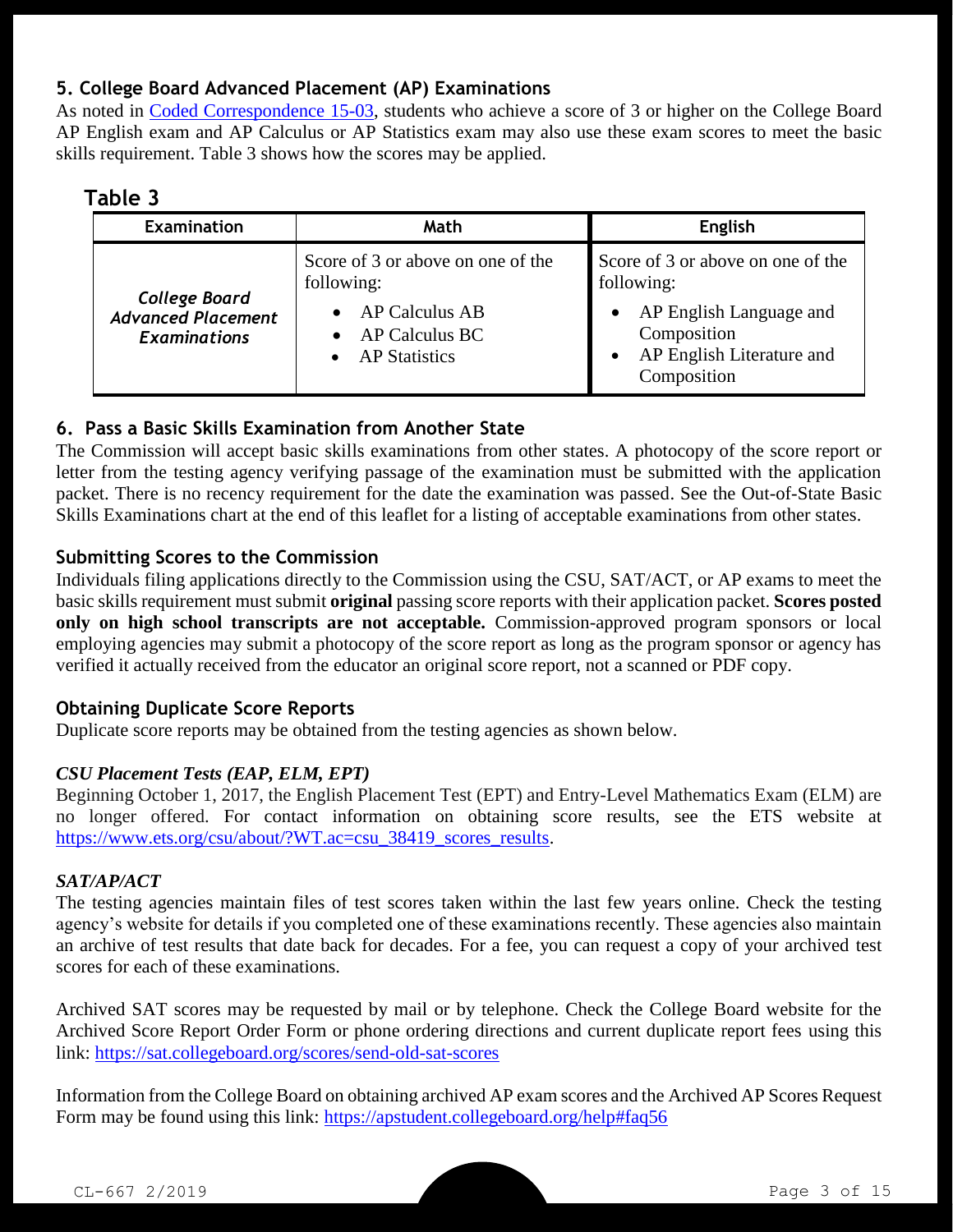Information on obtaining archived ACT scores online, by phone, or by mail may be found using this link: [http://testprep.about.com/od/actfaq/ht/Old\\_ACT\\_Scores.htm](http://testprep.about.com/od/actfaq/ht/Old_ACT_Scores.htm)

## **COMBINING EXAMINATION SCORES**

Generally, as described in [Coded Correspondence 09-03,](http://www.ctc.ca.gov/notices/coded/2009/0903.pdf) there is no mixing and matching of different sections of examinations that satisfy the BSR. For example, an individual cannot combine passage of the mathematics section of the EAP, with the reading section of the CBEST, and the Writing section of the CSET: Multiple Subjects Plus Writing examination.

However, since the EAP and EPT/ELM examinations were linked for CSU admission and placement, the Commission will accept a combination of scores from the EAP and EPT/ELM Examinations to meet the BSR as long as the individual passed a section of English and a section for Mathematics. For example, an individual may combine passing scores of the Mathematics EAP and the CSU Placement Examination in English (EPT) to satisfy the BSR. See [Coded Correspondence 11-18.](http://www.ctc.ca.gov/notices/coded/2011/1118.pdf)

#### **EXEMPTIONS**

Applicants for the following documents are exempt from the basic skills requirement:

- 1. Renewal, reissuance, or upgrading of existing non-emergency credentials, certificates, or permits unless it is specifically indicated as a renewal requirement on the document
- 2. An additional credential, certificate, or permit to teach when the applicant holds a non-emergency California teaching credential which required a bachelor's degree
- 3. Credentials issued solely for teaching adults in apprenticeship programs
- 4. Designated Subjects Vocational Education, Career Technical Education, or Special Subjects Teaching Credentials for which a bachelor's degree is not required
- 5. Certificates of Clearance
- 6. Activity Supervisor Clearance Certificates
- 7. Child Development Permits
- 8. Visiting Faculty Permits
- 9. Eminence Credentials
- 10. Health Services Credentials, unless the document also authorizes teaching
- 11. Candidates who are prelingually deaf. This includes all credential types that have basic skills as a requirement for those serving in state special schools or in special classes for pupils with hearing impairments. Prelingually deaf individuals who choose this option will be required to complete a jobrelated assessment. See the *[Guide for Verifying the Proficiency of Prelingually Deaf Credential](http://www.ctc.ca.gov/credentials/manuals-handbooks/PD_Manual.pdf)  [Candidates](http://www.ctc.ca.gov/credentials/manuals-handbooks/PD_Manual.pdf)* found on the Commission's website for complete details.

Applicants for the following documents may serve on a credential for one year pending the completion of the basic skills requirement:

- Exchange Credentials
- One-Year Nonrenewable (OYNR) Credentials (some services and teaching credentials may be issued to applicants who have completed their professional training outside of California and who have met all of the requirements for an initial California credential except for completion of the basic skills requirement). Applicants for the OYNR credential must submit a completed application packet through a California school district or county office of education that includes written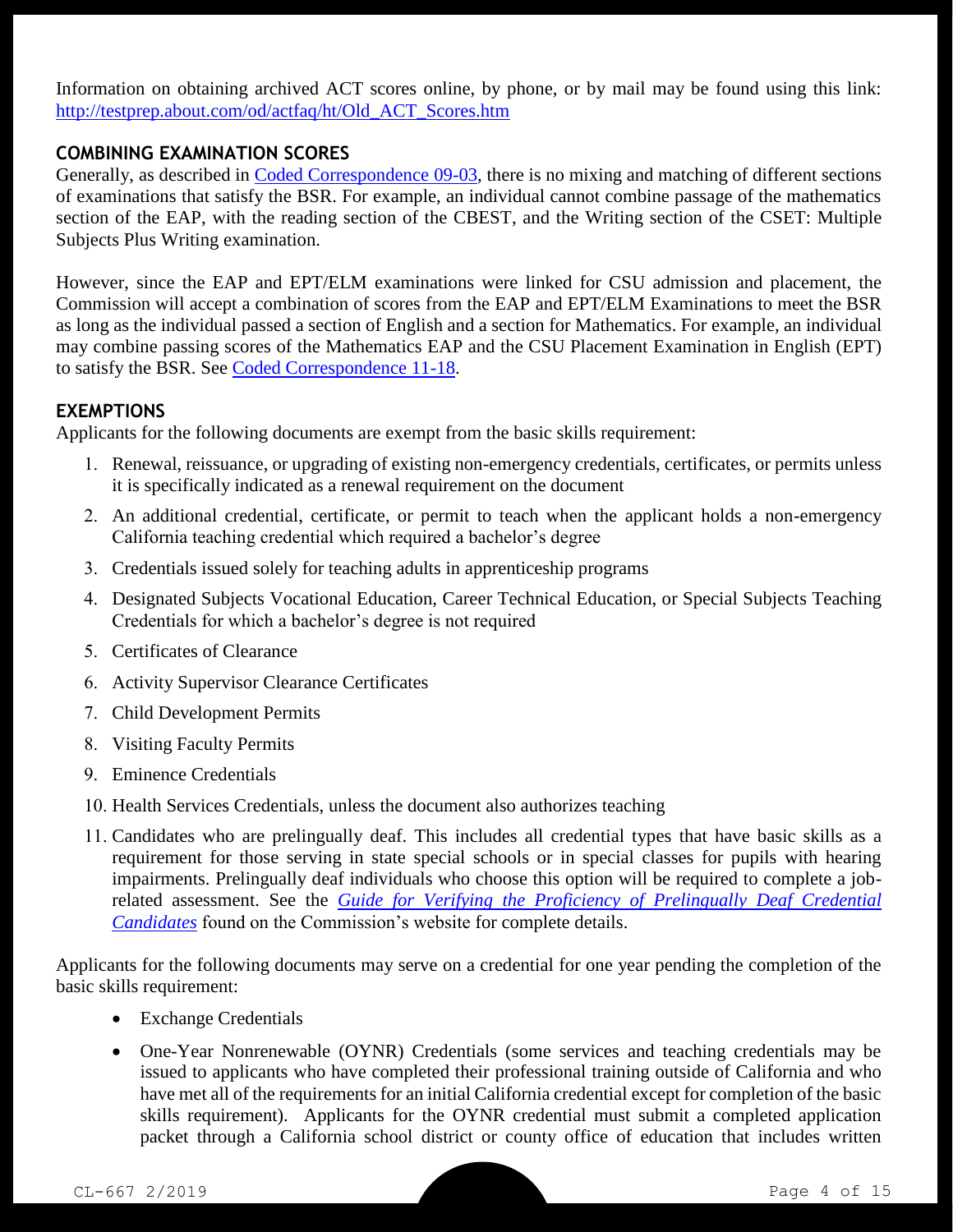verification that they have offered employment to the credential applicant, **and** the applicant has passed a basic skills test developed by the district or county. (The district basic skills test does not replace the basic skills requirement.)

 Out-of-state prepared holders of the preliminary multiple subject, single subject, and education specialist credentials must complete the basic skills requirement during the first year of certification

#### *NOTE: Any examination information provided in this leaflet is subject to change. Please see the testing agency's website for the most current information.*

*Reference: California Education Code, Section 44252 and 44830*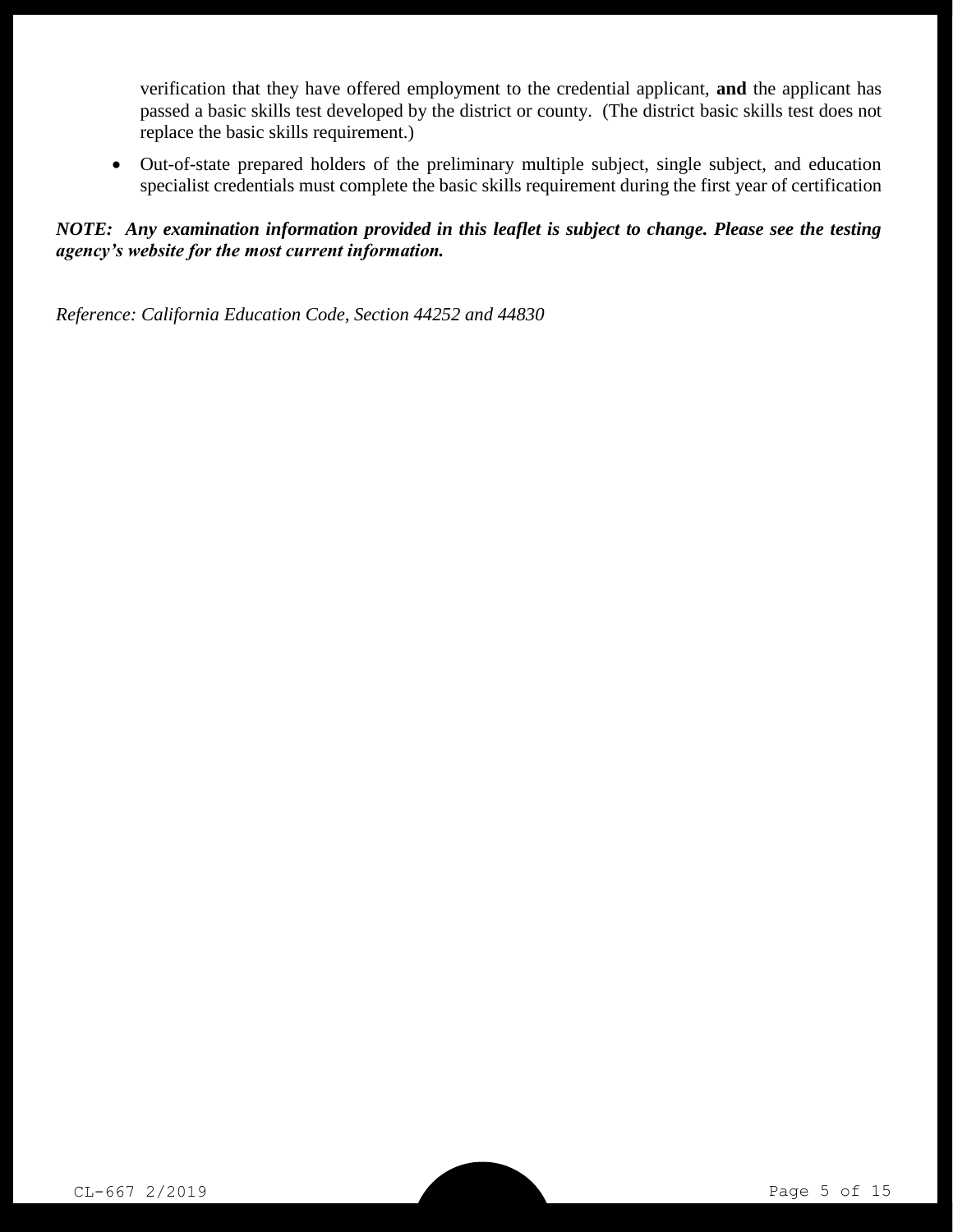#### **Out-of-State Basic Skills Exams Guide February 2019**

*This chart is only a guide and is subject to change.* Dashes (------) in the *exam* column indicate that the state testing information is inconclusive. If an educator submits a basic skills examination from one of these states, the educator must include information from the state verifying that the examination meets the basic skills requirement.

| <b>State</b> | Exam                    | <b>Exam Name</b>                                                                                                       | <b>Exam Info Web Site</b>                                 | <b>State Web Site</b>                    |
|--------------|-------------------------|------------------------------------------------------------------------------------------------------------------------|-----------------------------------------------------------|------------------------------------------|
|              |                         | • Praxis Core Academic Skills<br>for Educators Assessment<br>(since October 1, 2016)                                   | https://www.alsde.edu/sec/ea/Pages/bsa                    |                                          |
| Alabama      | yes                     | • AECAP-ACT WorkKeys System<br>(last administration July 8,<br>2017)                                                   | -all.aspx?navtext=Basic Skills<br>Assessment              | www.alsde.edu/sec/tc/page<br>s/home.aspx |
|              |                         | • Alabama Educator<br>Certification Testing Program<br>(AECTP: Basic Skills Test)<br>(Formerly APTTP)                  |                                                           |                                          |
|              |                         | • Praxis I: Pre-Professional<br>Skills Assessments (PPST)                                                              | www.ets.org<br>www.cbest.nesinc.com                       |                                          |
| Alaska       | yes                     | • California Basic Educational<br>Skills Test (CBEST)                                                                  | www.west.nesinc.com                                       | www.eed.state.ak.us/                     |
|              |                         | $\bullet$ West-B                                                                                                       | education.alaska.gov/teachercertification<br>/praxis.html |                                          |
| Arizona      | <b>Not</b><br>currently | • Basic Skills Exam (if passed<br>between January 1984 and<br>January 1999)                                            | Not applicable                                            | www.azed.gov/                            |
| Arkansas     | yes                     | • Praxis Core Academic Skills<br>for Educators Assessment<br>• Praxis I: Pre-Professional<br>Skills Assessments (PPST) | www.ets.org/praxis/ar/requirements<br>www.ets.org         | www.arkansased.org/                      |

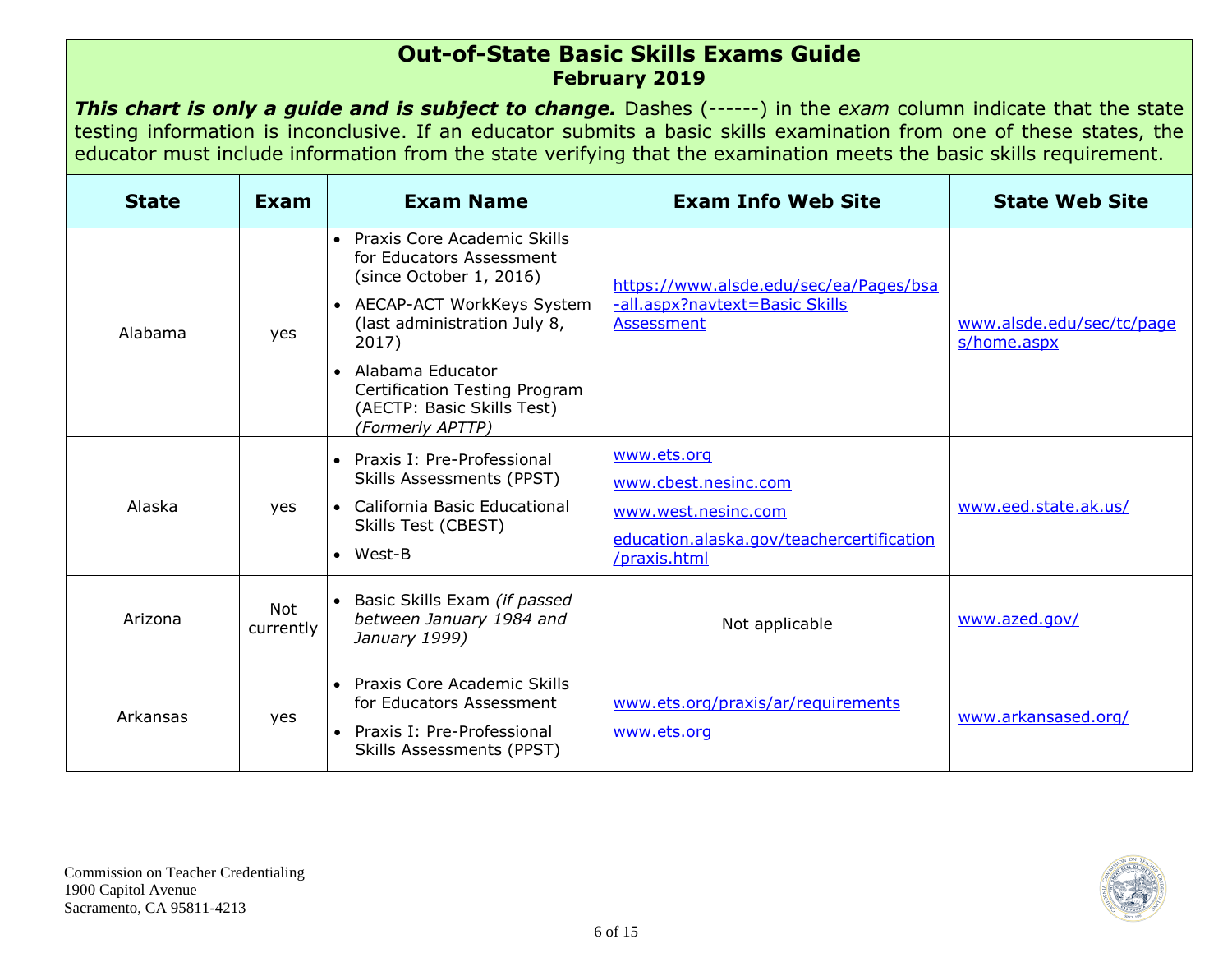| Colorado             | no               | Not applicable                                                                                                                                                                                                                                                              | Not applicable                                                                                | www.cde.state.co.us/                    |
|----------------------|------------------|-----------------------------------------------------------------------------------------------------------------------------------------------------------------------------------------------------------------------------------------------------------------------------|-----------------------------------------------------------------------------------------------|-----------------------------------------|
| Connecticut          | yes              | • Praxis I: Pre-Professional<br>Skills Assessments (PPST)                                                                                                                                                                                                                   | www.ets.org/praxis/ct/requirements<br>www.ets.org                                             | www.sde.ct.gov/sde/site/def<br>ault.asp |
| Delaware             | Not<br>currently | • Praxis I: Pre-Professional<br>Skills Assessments (PPST)<br>• Praxis Core Academic Skills<br>for Educators Assessment<br>• California Basic Educational<br>Skills Test (CBEST)<br>(Delaware no longer requires the<br>basic skills test effective<br>06/20/2017)           | www.ets.org<br>www.cbest.nesinc.com<br>deeds.doe.k12.de.us/certificate/deeds_te<br>sting.aspx | www.doe.k12.de.us/                      |
| District of Columbia | yes              | • Praxis Core Academic Skills<br>for Educators Assessment<br>Praxis I: Pre-Professional<br>$\bullet$<br>Skills Assessments (PPST) (if<br>passed prior to 8/31/16)                                                                                                           | www.ets.org<br>www.ets.org/praxis/dc/requirements/                                            | osse.dc.gov/                            |
| Florida              | yes              | <b>Florida Teacher Certification</b><br>$\bullet$<br>Examinations (FTCE)-<br>(Beginning July 1, 2002)<br>General Knowledge Test (GK)<br>• CLAST (1982-June 30, 2002);<br>as of July 1, 2014, Florida will<br>not recognize CLAST results to<br>obtain an initial credential | www.fl.nesinc.com/tests.asp                                                                   | www.fldoe.org/EdCert/                   |

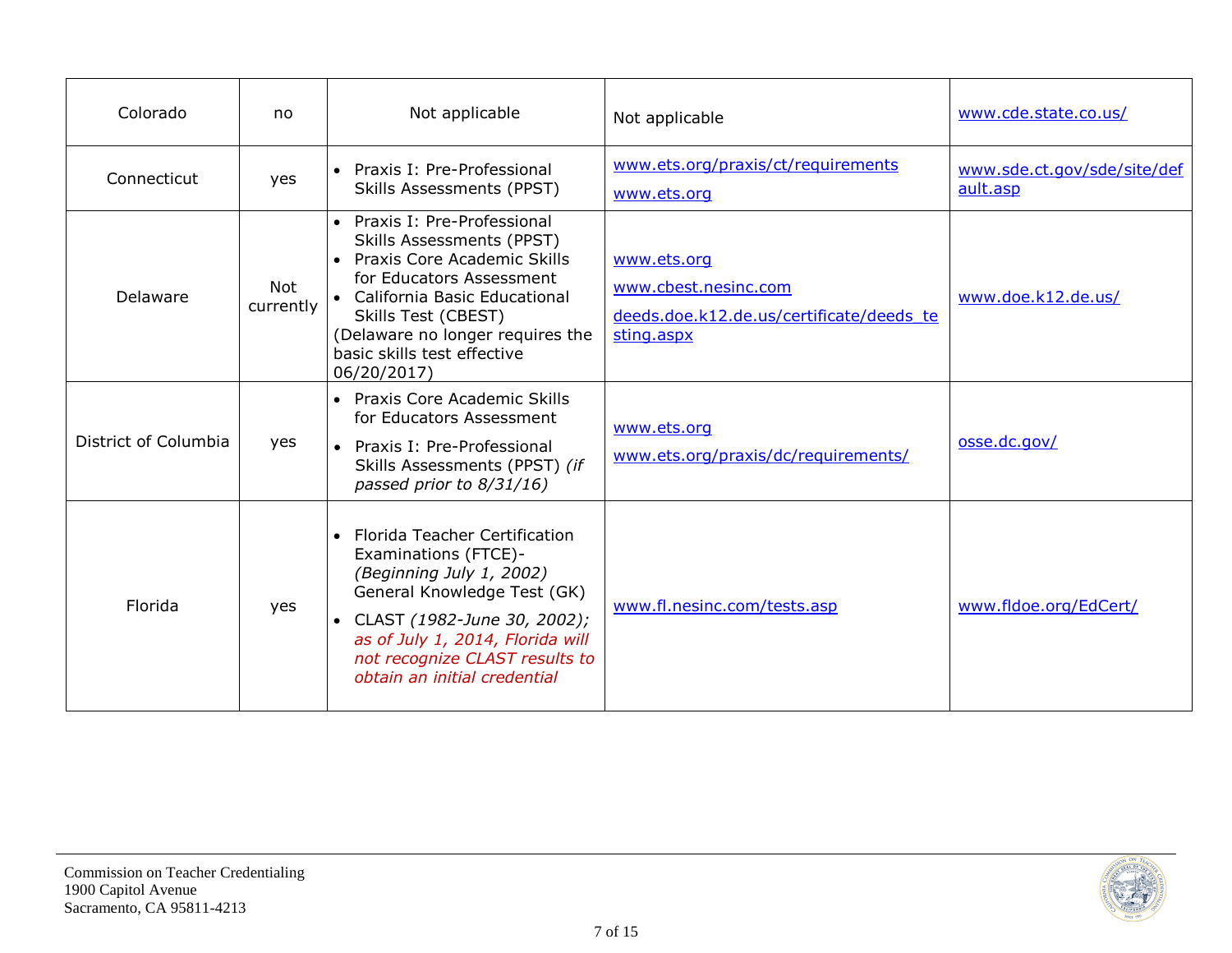| Georgia  | yes | • Georgia Assessments for the<br><b>Certification of Educators</b><br>(GACE) 200, 201, 202<br>• Praxis I: Pre-Professional<br>Skills Assessments (PPST) (if<br>passed prior to 3/5/2007)                                                                                   | www.gapsc.com/EducatorPreparation/Ass<br>essment/BasicSkillsInfo.aspx<br>www.gapsc.com/EducatorPreparation/Ass<br>essment/Testing.aspx<br>www.ets.org | public.doe.k12.ga.us<br>www.gapsc.com/                                        |
|----------|-----|----------------------------------------------------------------------------------------------------------------------------------------------------------------------------------------------------------------------------------------------------------------------------|-------------------------------------------------------------------------------------------------------------------------------------------------------|-------------------------------------------------------------------------------|
| Guam     | Yes | • Praxis I: Pre-Professional<br><b>Skills Assessments (PPST)</b>                                                                                                                                                                                                           | www.ets.org/praxis/gu/requirements<br>gcec.guam.gov/wp-<br>content/uploads/2011/08/Certification-<br>Table-for-All-Educators.pdf                      | sites.google.com/a/gdoe.net<br>/gdoe/                                         |
| Hawaii   | yes | • Praxis Core Academic Skills<br>for Educators Assessment<br>• Praxis I: Pre-Professional<br>Skills Assessments (PPST)(if<br>passed prior to 6/30/14)                                                                                                                      | www.ets.org<br>www.ets.org/praxis/hi/requirements                                                                                                     | www.htsb.org/ (Hawaii<br>Teacher Standards Board)<br>doe.k12.hi.us/index.html |
| Idaho    |     | Not applicable                                                                                                                                                                                                                                                             | Not applicable                                                                                                                                        | www.sde.idaho.gov/site/tea<br>cher certification/                             |
| Illinois | yes | • Illinois Certification Testing<br>System (ILTS): Test of<br>Academic Proficiency (TAP) -<br>four subtests beginning<br>9/12/2012<br>• ICTS - Basic Skills Test (#096<br>if all sections passed before<br>8/31/2010; #300 if passed<br>between 9/11/2010 and<br>9/11/2012 | http://www.il.nesinc.com/TestView.aspx?<br>f=HTML FRAG/IL400 TestPage.html                                                                            | www.isbe.net/licensure/html<br>/testing.htm<br>www.isbe.net/default.htm       |
| Indiana  | yes | Core Academic Skills<br>$\bullet$<br>Assessment (CASA)<br>(beginning Summer 2013)<br>Praxis I: Pre-Professional<br><b>Skills Assessments (PPST)</b>                                                                                                                        | www.ets.org<br>www.in.nesinc.com/PageView.aspx?f=GE<br>N Tests.html<br>www.in.nesinc.com/TestView.aspx?f=HT<br>ML FRAG/IN001 TestPage.html            | www.doe.in.gov/                                                               |

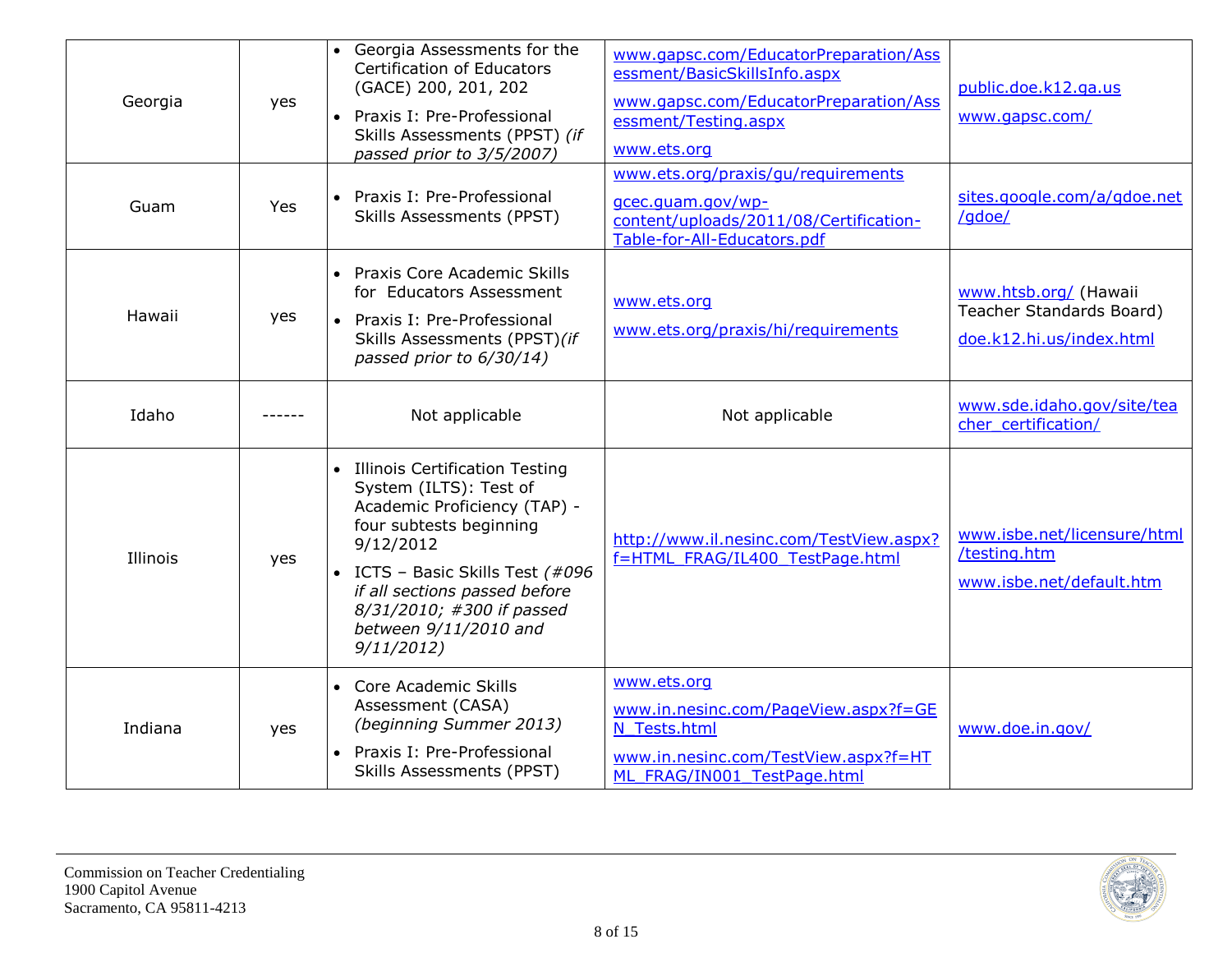| Iowa      |                         | Not applicable                                                                                                                                                                                                                                                                                                                                                         | Not applicable                                                              | www.educateiowa.gov//<br>www.iowa.gov/boee                                                          |
|-----------|-------------------------|------------------------------------------------------------------------------------------------------------------------------------------------------------------------------------------------------------------------------------------------------------------------------------------------------------------------------------------------------------------------|-----------------------------------------------------------------------------|-----------------------------------------------------------------------------------------------------|
| Kansas    | <b>Not</b><br>currently | • Praxis I: Pre-Professional<br>Skills Assessments (PPST)(if<br>passed between 5/1/1986 to<br>7/1/2002)                                                                                                                                                                                                                                                                | Not applicable                                                              | www.ksde.org/                                                                                       |
| Kentucky  | <b>Not</b><br>currently | • Praxis I: Pre-Professional<br><b>Skills Assessments (PPST)</b>                                                                                                                                                                                                                                                                                                       | www.ets.org                                                                 | education.ky.gov/Pages/def<br>ault.aspx<br>www.epsb.ky.gov/                                         |
| Louisiana | yes                     | • Praxis Core Academic Skills<br>for Educators Assessment<br>(beginning 09/01/2014)<br>• Praxis I: Pre-Professional<br>Skills Assessments (PPST)(up<br>to 8/31/2014 - scores differ<br>depending on year passed)                                                                                                                                                       | www.ets.org                                                                 | www.doe.state.la.us/                                                                                |
| Maine     | yes                     | • Praxis Core Academic Skills<br>for Educators Assessment<br>• Praxis I: Pre-Professional<br>Skills Assessments (PPST)(if<br>passed prior to 8/31/2014)                                                                                                                                                                                                                | www.ets.org<br>www.ets.org/praxis/me/requirements/<br>www.ets.org/praxis/me | www.maine.gov/doe/                                                                                  |
| Maryland  | yes                     | • Praxis Core Academic Skills<br>for Educators Assessment<br>(beginning 09/01/2014)*<br>Praxis I: Pre-Professional<br>$\bullet$<br>Skills Assessments (PPST) (if<br>passed prior to 8/31/2014)<br>* Candidates may combine<br>passing scores on individual<br>sections of the Praxis-Core<br>and Praxis-I PPST exams to<br>meet Maryland's basic skills<br>requirement | www.ets.org                                                                 | www.marylandpublicschools<br>.org/MSDE/divisions/certific<br>ation/certification branch/te<br>sting |

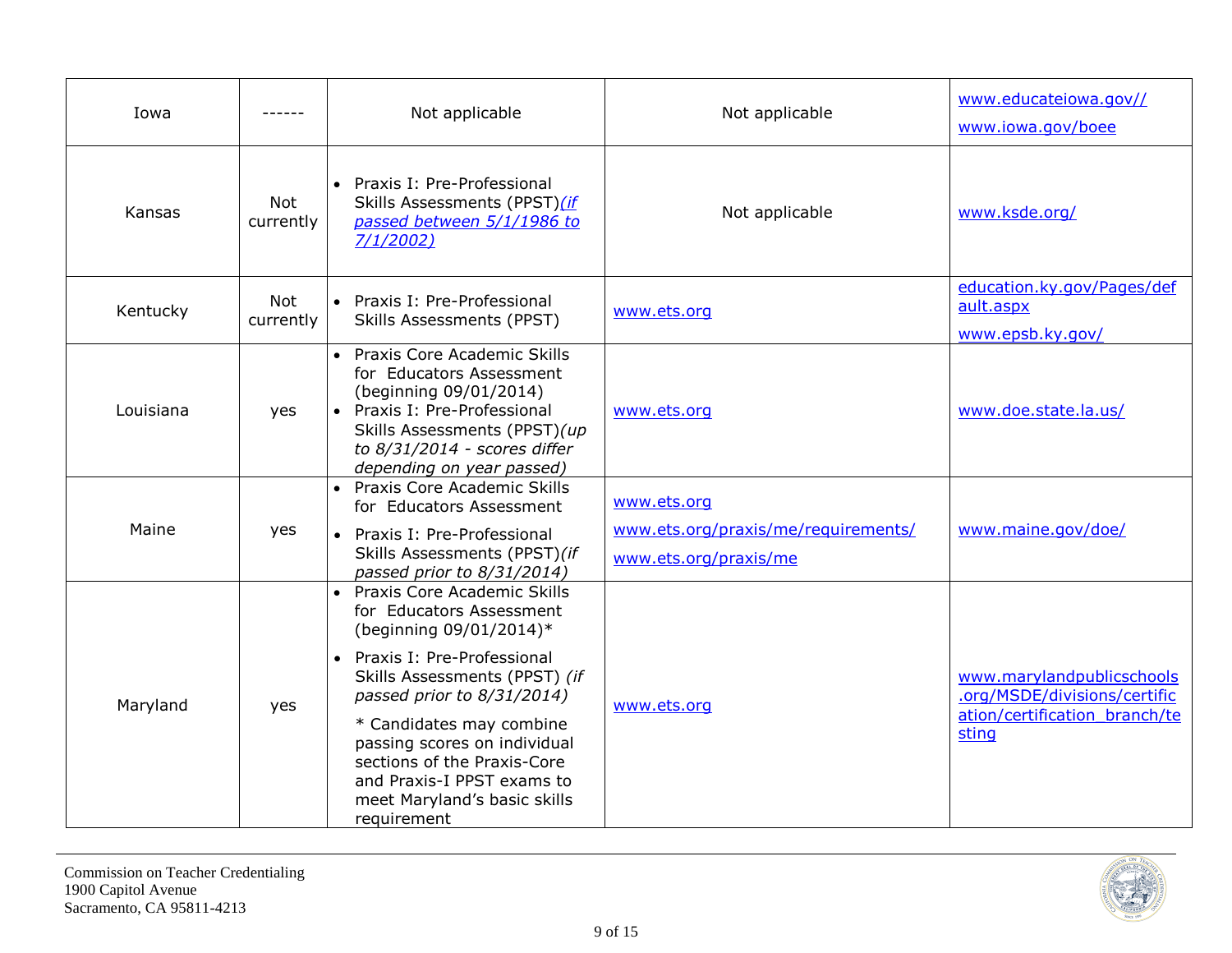| Massachusetts | no                      | Not applicable                                                                                                                                                                                                                                                                                                                                                                                                       | Not applicable                                                                                                                                                                     | www.doe.mass.edu/<br>www.mass.edu/home.asp         |
|---------------|-------------------------|----------------------------------------------------------------------------------------------------------------------------------------------------------------------------------------------------------------------------------------------------------------------------------------------------------------------------------------------------------------------------------------------------------------------|------------------------------------------------------------------------------------------------------------------------------------------------------------------------------------|----------------------------------------------------|
| Michigan      | <b>Not</b><br>currently | • Michigan Test for Teacher<br>Certification (MTTC):<br>Professional Readiness Exam<br>(PRE)-last administered<br>09/23/2017<br>• MTTC: Basic Skills Test<br>NOTE: Effective 09/25/2018,<br>Michigan will no longer require<br>a basic skills test for teacher<br>candidates                                                                                                                                         | http://www.mttc.nesinc.com/TestView.as<br>px?f=HTML FRAG/MI096 TestPage.html<br>http://www.mttc.nesinc.com/MI17 requi<br>rements.asp                                               | www.michigan.gov/mde                               |
| Minnesota     | Yes.                    | • NES Essential Academic Skills<br>(NOTE: 2 versions of test,<br>Multi-state and Minnesota.<br>Both accepted but have<br>different passing scores)<br>• Praxis Core Academic Skills<br>for Educators Assessment<br>(beginning 9/1/2014)<br>• MTLE: Basic Skills (beginning<br>9/1/2010; discontinued<br>6/08/2016<br>Praxis I: Pre-Professional<br><b>Skills Assessments (PPST)</b><br>(if passed prior to 9/1/2014) | www.ets.org<br>http://www.mtle.nesinc.com/PageView.a<br>spx?f=GEN Tests.html                                                                                                       | https://education.mn.gov/M<br>DE/Lic/lic/index.htm |
| Mississippi   | yes                     | • Praxis Core Academic Skills for<br><b>Educators Assessment</b><br>• Praxis I: Pre-Professional<br><b>Skills Assessments (PPST)</b>                                                                                                                                                                                                                                                                                 | www.ets.org<br>www.ets.org/praxis/ms/requirements<br>www.mde.k12.ms.us/docs/educator-<br>licensure/new-praxis-test--core-<br>academic-skills-for-educators-<br>(core).pdf?sfvrsn=0 | www.mde.k12.ms.us/                                 |
| Missouri      | no                      | Not applicable                                                                                                                                                                                                                                                                                                                                                                                                       | Not applicable                                                                                                                                                                     | dese.mo.gov/                                       |

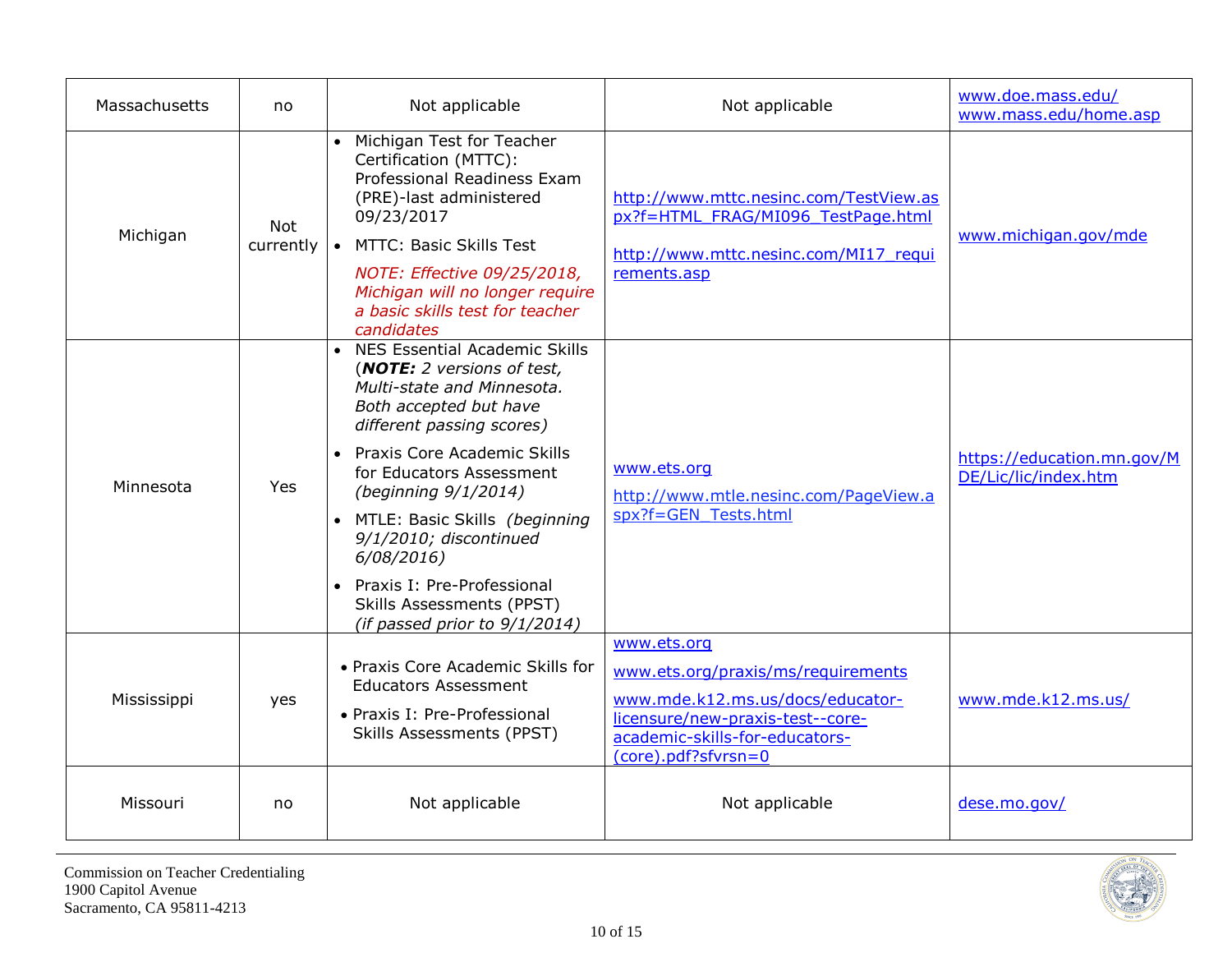| Montana           | no  | Not applicable                                                                                                                                                                         | Not applicable                                                                          | opi.mt.gov/                                                                   |
|-------------------|-----|----------------------------------------------------------------------------------------------------------------------------------------------------------------------------------------|-----------------------------------------------------------------------------------------|-------------------------------------------------------------------------------|
| Nebraska          | yes | • Praxis Core Academic Skills<br>for Educators Assessment<br>• Praxis I: Pre-Professional<br><b>Skills Assessments (PPST)</b><br>• California Basic Educational<br>Skills Test (CBEST) | www.ets.org<br>www.education.ne.gov/tcert/pdfs/Test.pd<br>f<br>www.ctcexams.nesinc.com/ | www.education.ne.gov/TCE<br>RT/<br>www.education.ne.gov/inde<br>x.html        |
| Nevada            | yes | • Praxis Core Academic Skills<br>for Educators Assessment<br>• Praxis I: Pre-Professional<br><b>Skills Assessments (PPST)</b><br>• California Basic Educational<br>Skills Test (CBEST) | www.ets.orgwww.cbest.nesinc.com<br>www.ets.org/praxis/nv/requirements                   | www.doe.nv.gov/                                                               |
| New Hampshire     | yes | • Praxis Core Academic Skills<br>for Educators Assessment<br>• Praxis I: Pre-Professional<br><b>Skills Assessments (PPST)</b>                                                          | www.ets.org<br>www.ets.org/praxis/nh/requirements                                       | www.education.nh.gov/<br>www.education.nh.gov/certi<br>fication/              |
| New Jersey        | yes | Praxis Core Academic Skills for<br><b>Educators Assessment</b>                                                                                                                         | http://www.ets.org/praxis/nj/requiremen<br><u>ts</u>                                    | http://www.nj.gov/educatio<br>n/educators/license/praxis/                     |
| <b>New Mexico</b> | yes | • Essential Academic Skills<br>(001, 002, 003)<br>• New Mexico Assessment of<br><b>Teacher Basic Skills</b>                                                                            | www.nmta.nesinc.com/                                                                    | www.ped.state.nm.us<br>www.ped.state.nm.us/licens<br>ure/index.html           |
| New York          | no  | Not applicable                                                                                                                                                                         | Not applicable                                                                          | usny.nysed.gov/teachers/                                                      |
| North Carolina    | yes | • Praxis I: Pre-Professional<br>Skills Assessments (PPST) (if<br>passed prior to 8/31/14)<br>Praxis Core Academic Skills<br>for Educators Assessment                                   | www.ets.org/praxis/nc/requirements<br>www.ets.org                                       | www.ncpublicschools.org/lic<br>ensure/<br>stateboard.ncpublicschools.<br>qov/ |

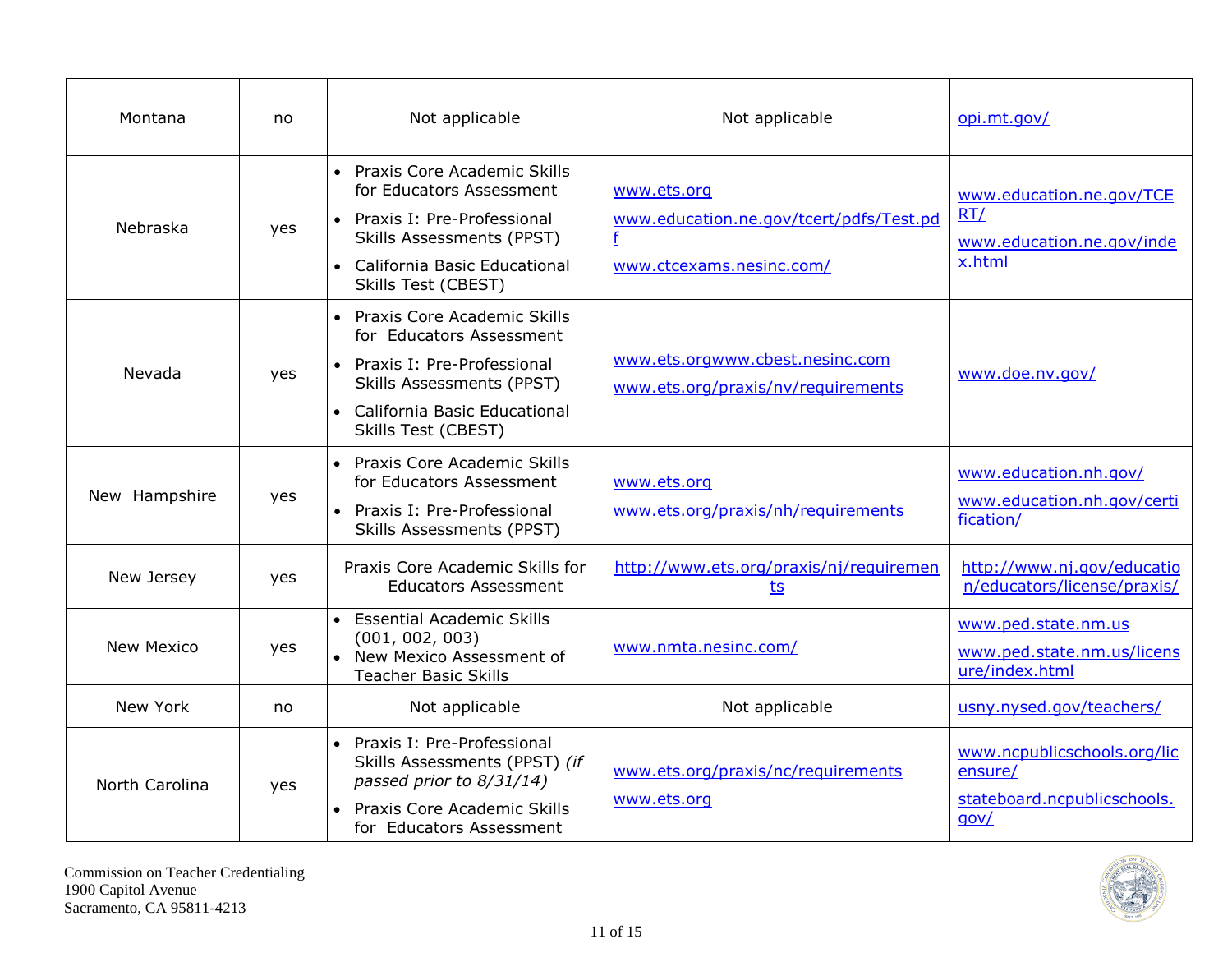| North Dakota | yes | Praxis I: Pre-Professional<br>$\bullet$<br><b>Skills Assessments (PPST)</b>                                                                                                                                                                                                                                                                                                                             | www.ets.org                                                                                                                                                                                               | www.nd.gov/espb/<br>www.nd.gov/espb/licensure/<br>testing.html                                       |
|--------------|-----|---------------------------------------------------------------------------------------------------------------------------------------------------------------------------------------------------------------------------------------------------------------------------------------------------------------------------------------------------------------------------------------------------------|-----------------------------------------------------------------------------------------------------------------------------------------------------------------------------------------------------------|------------------------------------------------------------------------------------------------------|
| Ohio         | no  | Not applicable                                                                                                                                                                                                                                                                                                                                                                                          | Not applicable                                                                                                                                                                                            | www.ode.state.oh.us/GD/Te<br>mplates/Pages/ODE/ODEPri<br>mary.aspx?page=2&TopicRe<br>lationID=513    |
| Oklahoma     | yes | • Oklahoma General Education<br>Test (OGET)<br>Praxis I: Pre-Professional<br>$\bullet$<br><b>Skills Assessments (PPST)</b>                                                                                                                                                                                                                                                                              | www.ok.gov/octp/index.html<br>www.ceoe.nesinc.com/<br>www.ets.org                                                                                                                                         | www.ok.gov/sde/home/defa<br>ultie.html<br>www.ok.gov/octp/                                           |
| Oregon       | yes | NES Essential Academic Skills<br><b>Test</b><br>West-B<br>• California Basic Educational<br>Skills Test (CBEST)<br>• Praxis I: Pre-Professional<br><b>Skills Assessments (PPST)</b><br>Praxis Core Academic Skills<br>for Educators Assessment                                                                                                                                                          | www.west.nesinc.com<br>www.cbest.nesinc.com/<br>www.ets.org<br>www.orela.nesinc.com/TestView.aspx?f=<br>HTML FRAG/NT001 TestPage.html<br>www.ets.org/praxis/or/requirements                               | www.oregon.gov/tspc/Pages<br>/index.aspx                                                             |
| Pennsylvania | yes | Pre-Service Academic<br>Performance Assessment<br>(PAPA) (beginning 4/2/2012)<br>The Core Academic Skills for<br>Educators (CORE) modules in<br>Reading, Writing and<br>Mathematics.<br>Praxis I: Pre-Professional<br><b>Skills Assessments (PPST)</b><br>(if passed from 09/01/2000 to<br>4/2/2012<br>Praxis: General Knowledge<br>(GK) and Communication<br>Skills (if passed prior to<br>09/01/2000) | www.pa.nesinc.com/PageView.aspx?f=G<br>EN WhatTestsDoINeedToTake.html<br>www.portal.state.pa.us/portal/server.pt/c<br>ommunity/testing requirements/8638<br>http://www.ets.org/praxis/pa/requireme<br>nts | www.pde.state.pa.us/portal/<br>server.pt/community/penns<br>ylvania department of edu<br>cation/7237 |

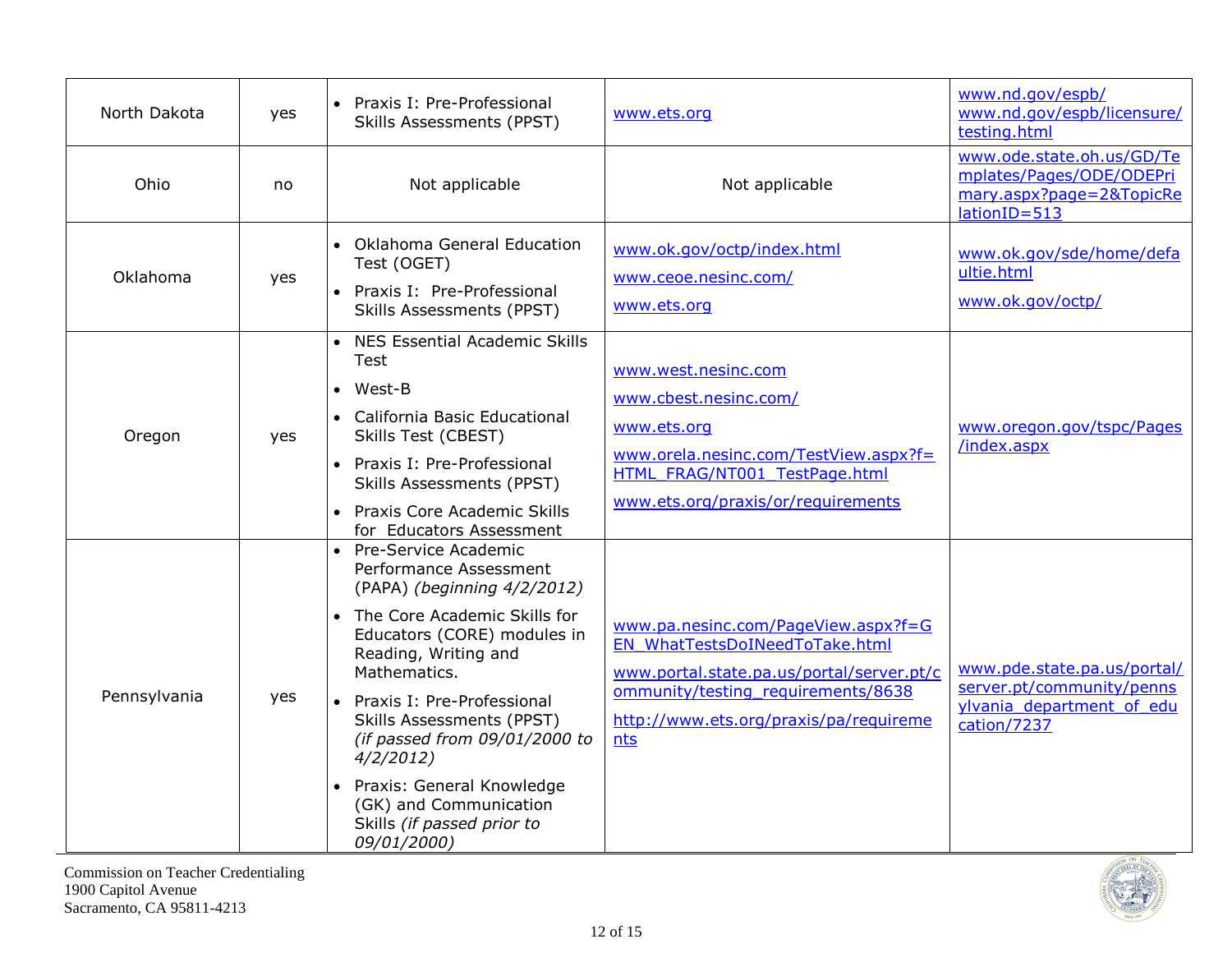| Rhode Island   |     | Not applicable                                                                                                                                           | Not applicable                                     | www.ride.ri.gov/<br>www.ride.ri.gov/educatorgu<br>ality/certification/default.asp<br>X   |
|----------------|-----|----------------------------------------------------------------------------------------------------------------------------------------------------------|----------------------------------------------------|------------------------------------------------------------------------------------------|
| South Carolina | yes | • Praxis Core Academic Skills<br>for Educators Assessment<br>• Praxis I: Pre-Professional<br>Skills Assessments (PPST) (if<br>passed prior to 8/31/2014) | www.ets.org<br>www.ets.org/praxis/sc/requirements  | ed.sc.gov/                                                                               |
| South Dakota   | no  | Not applicable                                                                                                                                           | Not applicable                                     | doe.sd.gov/                                                                              |
| Tennessee      | yes | • Praxis Core Academic Skills<br>for Educators Assessment<br>• Praxis I: Pre-Professional<br>Skills Assessments (PPST)                                   | www.ets.org<br>www.ets.org/praxis/tn/requirements/ | www.state.tn.us/education/l<br>$i$ c/                                                    |
| Texas          | yes | • THEA/TASP (Texas Higher<br><b>Education Assessment/Texas</b><br>Academic Skills Program)<br>• TSI Assessment                                           | http://www.thea.nesinc.com/                        | https://tea.texas.gov/<br>Texas_Educators/<br>Certification/<br><b>Educator Testing/</b> |
| Utah           | no  | Not applicable                                                                                                                                           | Not applicable                                     | www.schools.utah.gov/cert/                                                               |
| Vermont        | yes | • Praxis Core Academic Skills<br>for Educators Assessment<br>• Praxis I: Pre-Professional<br>Skills Assessments (PPST) (if<br>passed prior to 8/31/2014) | www.ets.org<br>www.ets.org/praxis/vt/requirements  | education.vermont.gov/<br>education.vermont.gov/licen<br>sing                            |

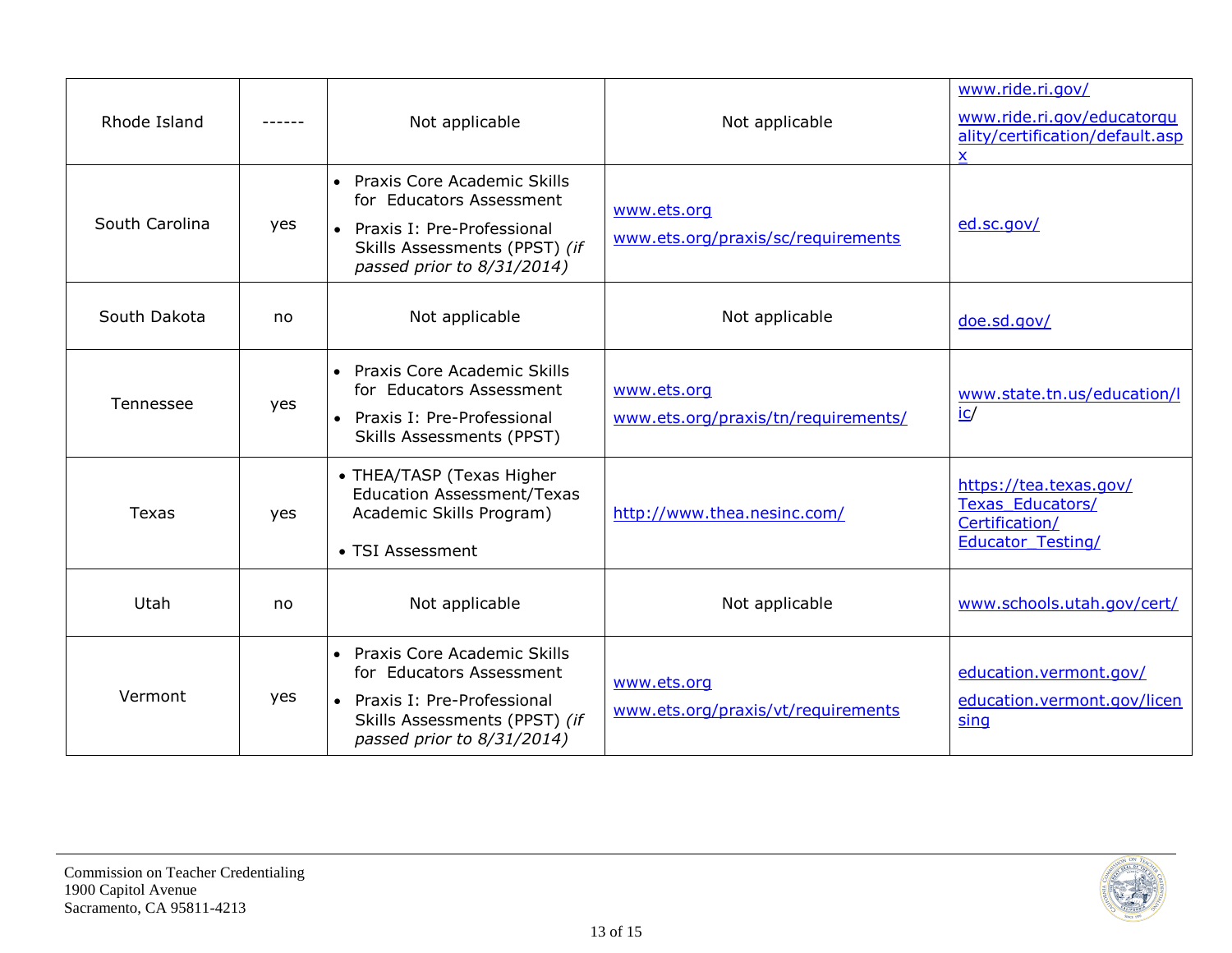| Virginia      | yes | <b>Praxis Core Academic Skills</b><br>$\bullet$<br>for Educators Assessment<br>(beginning 1/1/2014)<br>Praxis I: Pre-Professional<br>Skills Assessments (PPST) (if<br>passed prior to 8/31/2014) | www.ets.org<br>www.doe.virginia.gov/teaching/educator<br>preparation/college_programs/entry_as<br>sessment.pdf<br>www.ets.org/praxis/va/requirements | www.virginia.gov/education                                     |
|---------------|-----|--------------------------------------------------------------------------------------------------------------------------------------------------------------------------------------------------|------------------------------------------------------------------------------------------------------------------------------------------------------|----------------------------------------------------------------|
| Washington    | yes | Washington Educator Skills<br>Test - Basic (West-B)<br>• California Basic Educational<br>Skills Test (CBEST)<br>• Praxis I: Pre-Professional<br>Skills Assessments (PPST)                        | www.west.nesinc.com/<br>www.ctcexams.nesinc.com/<br>www.ets.org                                                                                      | www.teachwashington.org/<br>www.pesb.wa.gov/<br>www.k12.wa.us/ |
| West Virginia | yes | • Praxis Core Academic Skills<br>for Educators Assessment<br>• Praxis I: Pre-Professional<br>Skills Assessments (PPST)                                                                           | www.ets.org<br>www.ets.org/praxis/wv/requirements                                                                                                    | wyde.state.wv.us/certificatio<br>n/<br>wvde.state.wv.us/       |
| Wisconsin     | yes | • Praxis Core Academic Skills<br>for Educators Assessment<br>• Praxis I: Pre-Professional<br>Skills Assessments (PPST)                                                                           | www.ets.org<br>tepdl.dpi.wi.gov/licensing/wisconsin-<br>educator-testing-requirements                                                                | dpi.wi.gov/tepdl/index.html                                    |
| Wyoming       | no  | Not applicable                                                                                                                                                                                   | Not applicable                                                                                                                                       | ptsb.state.wy.us/                                              |